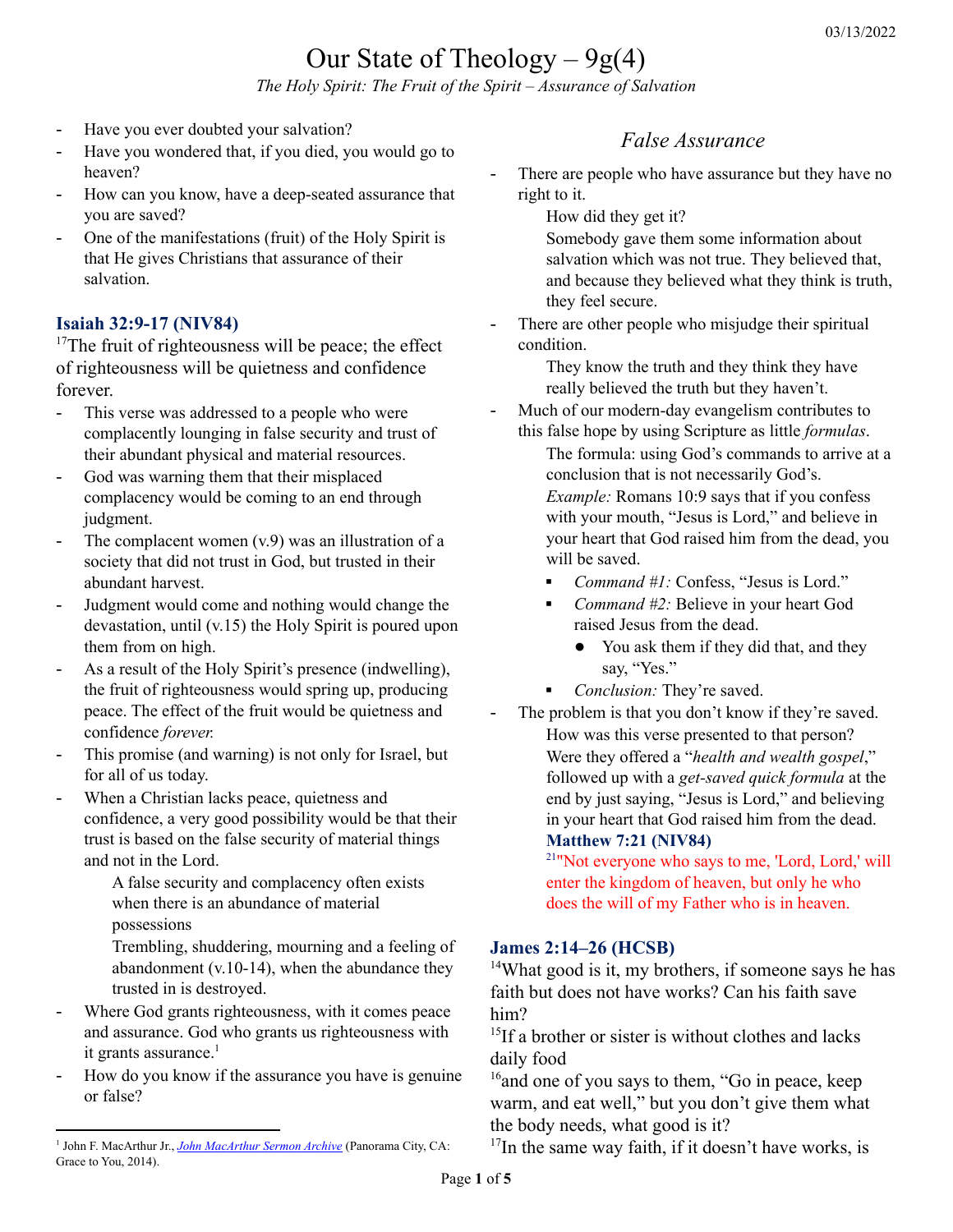dead by itself.

<sup>18</sup>But someone will say, "You have faith, and I have works." Show me your faith without works, and I will show you faith from my works.

#### <sup>19</sup>You believe that God is one; you do well. **The** demons also believe—and they shudder.

 $20F$ oolish man! Are you willing to learn that faith without works is useless?

<sup>21</sup>Wasn't Abraham our father justified by works when he offered Isaac his son on the altar?

 $22$ You see that faith was active together with his works, and by works, faith was perfected. <sup>23</sup>So the Scripture was fulfilled that says, Abraham believed God, and it was credited to him for righteousness, and he was called God's friend.  $24$ You see that a man is justified by works and not by

faith alone.  $25$ And in the same way, wasn't Rahab the prostitute

also justified by works when she received the messengers and sent them out by a different route?  $^{26}$ For just as the body without the spirit is dead, so also faith without works is dead.

- The Puritans say, "Tested then trusted." *False premise:* If you know the facts of the gospel, and you believe the facts of the gospel, you're a Christian. [*Real question:* Do you know Him?]
- We are basing assurance of salvation on a bare inference, an untested profession, not confirmed by the Holy Spirit or by any testing.

The truth of assurance is the award of tested and proven faith. The Holy Spirit gives it, not a human counselor. 2

### **Luke 8:13 (NIV84)**

<sup>13</sup>Those on the rock are the ones who receive the word with joy when they hear it, but they have no root. They believe for a while, but in the time of testing they fall away.

Some (including the Roman Catholic Church) believe that no one can have the assurance of salvation.

The Roman Catholic Church conceives of salvation as a joint effort by man and God and can only be maintained through the doing of good works. It says to the believer you can never be absolutely sure of your salvation.

If one's assurance of salvation is based on one's performance of good works, he or she can only speculate if they are saved or not. Why? Because if my salvation depends on God and me, I might mess up.

*The Holy Spirit: The Fruit of the Spirit – Assurance of Salvation* So, you have the absence of security because man can

- fail. In historical biblical theology where salvation is all the work of God, you have the doctrine of security which leads to assurance.
- Are we saved by grace alone or does one's salvation depend in part on his or her meritorious good works.

If by works, one can never be sure of salvation. If by grace, as the Reformers taught, then one can be sure of salvation even though he or she may not always be in full possession of that assurance.

Some people have assurance who have no right to it. Some people deny that anybody can have assurance.<sup>3</sup>

## *Lack of Assurance*

- One major reason why some lack assurance of salvation is they're not saved.
- Why do some Christians lack assurance?

## **Romans 7:7, 13 (NIV84)**

<sup>7</sup>What shall we say, then? Is the law sin? Certainly not! Indeed I would not have known what sin was except through the law. For I would not have known what coveting really was if the law had not said, "Do not covet."

 $13$ Did that which is good, then, become death to me? By no means! But in order that sin might be recognized as sin, it produced death in me through what was good, so that through the commandment sin might become utterly sinful.

- Scripture sets a high and holy standard for the saved. It brings a strong conviction of sin which can produce doubt, particularly in a sinning Christian.
- Fewer people today struggle with assurance because the teaching [they receive] lacks a strong call to holiness, and the preachers feel it's their duty to make everybody feel good.

But convicting preaching can create doubt. 4

- Listen to the contents of this letter: "Dear [Pastor], I've been attending [your church] for several years. As a result of a growing conviction in my heart, a result of your preaching and seeming to be powerless against the temptations which arise in my heart and constantly succumbing to them, in talks with pastors and godly men about my growing doubts has led me to believe I'm not saved. How sad it is for me to not be able to enter in because of the sin which clings to me and from which I long to be free. How bizarre for one who teaches in a Sunday School with heartfelt conviction, a trainer in Discipleship Evangelism, a seminarian, a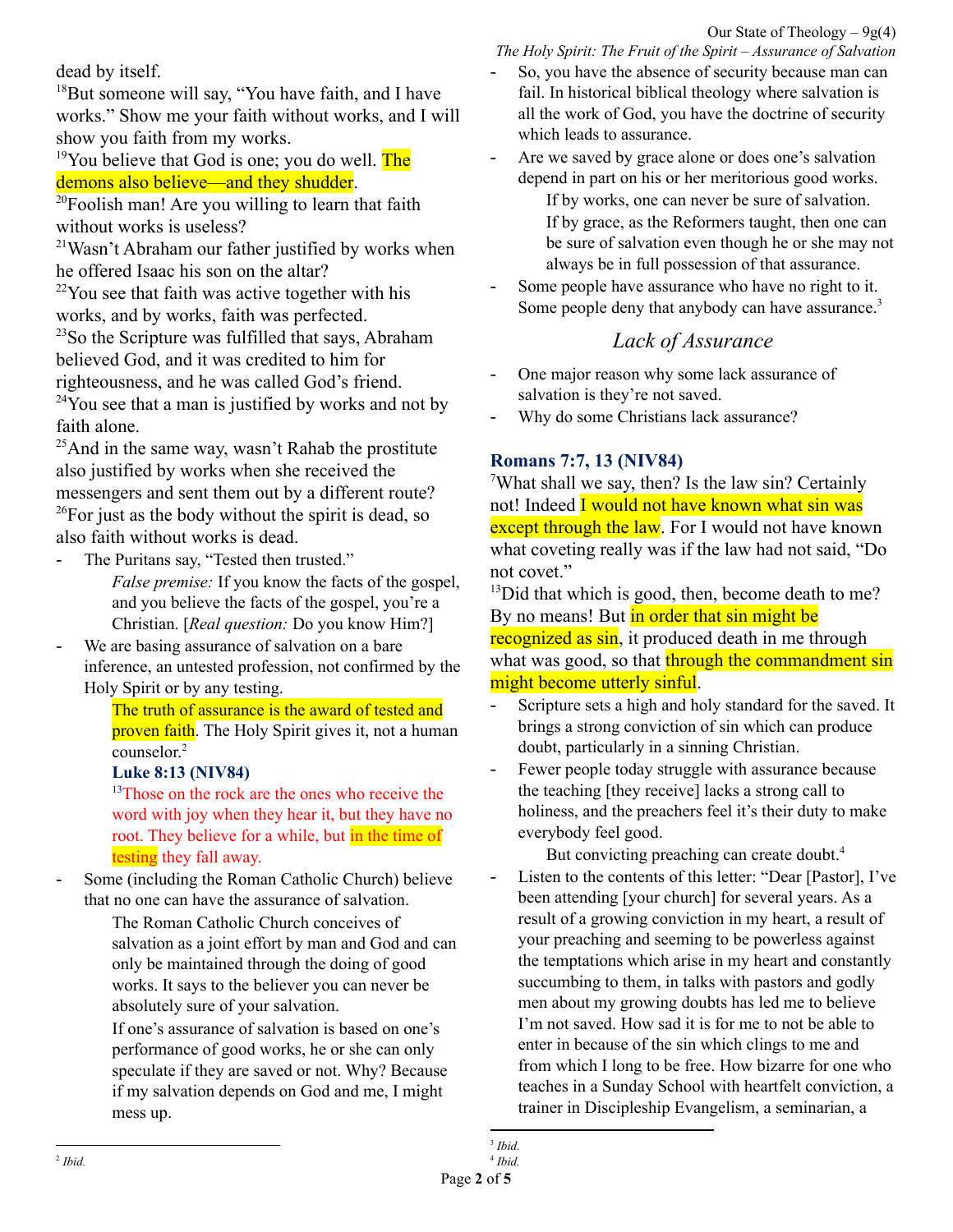Our State of Theology  $-9g(4)$ 

discipler, so many times I have determined in my heart to repent, to shake loose my want to sin, to forsake all for Jesus only to find myself doing the sin I don't want to do and not doing the good I want to do. After my fiancée and I broke up I memorized Ephesians as part of an all-out effort against sin only to find myself weaker and more painfully aware of my sinfulness, more prone to sin than ever before, grabbing cheap thrills to push back the pain of lost love. Mostly in the heart but that's where it counts and that's where you live. I sin because I'm a sinner. I'm like a soldier without my armor and running across a battle field getting shot up by fiery darts from the enemy. I couldn't leave the church if I wanted to, I love the people, I'm enthralled by the gospel of the beautiful Messiah. I'm a pile of manure on the white marble floor of Christ, a mongrel dog that snuck in the back door of the King's banquet to lick the crumbs off the floor and by being close to Christians who are rich in the blessings of Christ, I get some of the overflow and I ask you to pray for me as you think best."<sup>5</sup>

Is this man a Christian? Most likely, he is. An unbeliever would not have a desire to obey God and His Word.

#### **2 Corinthians 7:6–11 (NIV84)**

<sup>6</sup>But God, who comforts the downcast, comforted us by the coming of Titus,

 $7$  and not only by his coming but also by the comfort you had given him. He told us about your longing for me, your deep sorrow, your ardent concern for me, so that my joy was greater than ever.

<sup>8</sup>Even if I caused you sorrow by my letter, I do not regret it. Though I did regret it—I see that my letter hurt you, but only for a little while—

<sup>9</sup>yet now I am happy, not because you were made sorry, but because your sorrow led you to repentance. For you became sorrowful as God intended and so were not harmed in any way by us.

#### <sup>10</sup>Godly sorrow brings repentance that leads to salvation and leaves no regret, but worldly sorrow **brings death.**

<sup>11</sup>See what this godly sorrow has produced in you: what earnestness, what eagerness to clear yourselves, what indignation, what alarm, what longing, what concern, what readiness to see justice done. At every point you have proved yourselves to be innocent in this matter.

*Worldly sorrow* consists in being sorry merely for the

- *The Holy Spirit: The Fruit of the Spirit – Assurance of Salvation* consequences of a sin, and not being troubled about the sin itself. The sinner troubles himself very little about the sin itself. What he is afraid of is the punishment for it that is coming upon him by-and-by.
- He does not hate the sin—he is very fond of it; he would like to keep on practicing it, *only*, he knows in his heart, that after sin must come, some time or other, *death;* and after death must come judgment for sin; and after judgment will come the everlasting punishment of the impenitent sinner. And he is afraid of *hell*. That is the extent of his sorrow.

But as to being sorry for the *sin*, he clings to it and loves it, and is only sorry that unhappily he can't indulge in it without paying (so to speak) for his indulgence in the shape of punishment. 6

- Sorrow in itself is not repentance; neither is remorse, nor self-condemnation, nor self-loathing, nor external reformation. These all are its attendants or consequences; but
	- repentance itself (μετάνοια) is a turning from sin to holiness,

from a state of sin to a holy state.

It is a real change of heart.

It is a change of views, feelings and purposes, resulting in a change of life.<sup>7</sup>

We are not to confuse our feeling sorry with genuine repentance.

> Many people make that mistake. To them, repentance is a matter of intense inward agony, a sense of deep sorrow.

'Why do we feel bad?'

Is it self-pity or self-disgust?

Are we upset with ourselves, or merely upset? Are we troubled within, because we have been found out?

Has it come home to our hearts that we have let God down badly?

- Does our sense of sorrow lead to an amended life? Are we sorry enough to quit our sinful behavior?<sup>8</sup>
- 'There was a nation in ancient times which attached no shame or disgrace to the crime of *stealing*. But if anyone was caught in the act of stealing, he was punished; not for the theft itself, but for being found out. Such a detected thief would no doubt be sorry. But his sorrow would refer not to the stealing itself, but to

<sup>5</sup> John F. MacArthur Jr., *John [MacArthur](https://ref.ly/logosres/jhnmcrthrsrrchv?art=sermon.1990.35&off=17977&ctx=I%E2%80%99d+share+with+you.+~%E2%80%9CDear+John%2c+I%E2%80%99ve+bee) Sermon Archive* (Panorama City, CA: Grace to You, 2014).

<sup>6</sup> *The Church Pulpit Commentary: 1 [Corinthians–Ephesians](https://ref.ly/logosres/pulpit67co1?ref=Bible.2Co7.9&off=1889&ctx=+leads+to+death.+It+~consists+in+being+so)* (London: J. Nisbet & Co., 1908), 282–283.

<sup>7</sup> Charles Hodge, *An Exposition of the Second Epistle to the [Corinthians.](https://ref.ly/logosres/hodgecm68co2?ref=Bible.2Co7.10&off=236&ctx=worked+repentance.%E2%80%99+~Sorrow+in+itself+is+)* (New York: A. C. Armstrong & Son, 1891), 182–183.

<sup>8</sup> J. Philip Arthur, *Strength in Weakness: 2 [Corinthians](https://ref.ly/logosres/wcs68co2?ref=Bible.2Co7.6-12&off=707&ctx=s+twice+in+verse+9.+~The+crucial+point+he) Simply Explained*,

Welwyn Commentary Series (Darlington, England: Evangelical Press, 2004), 151–152.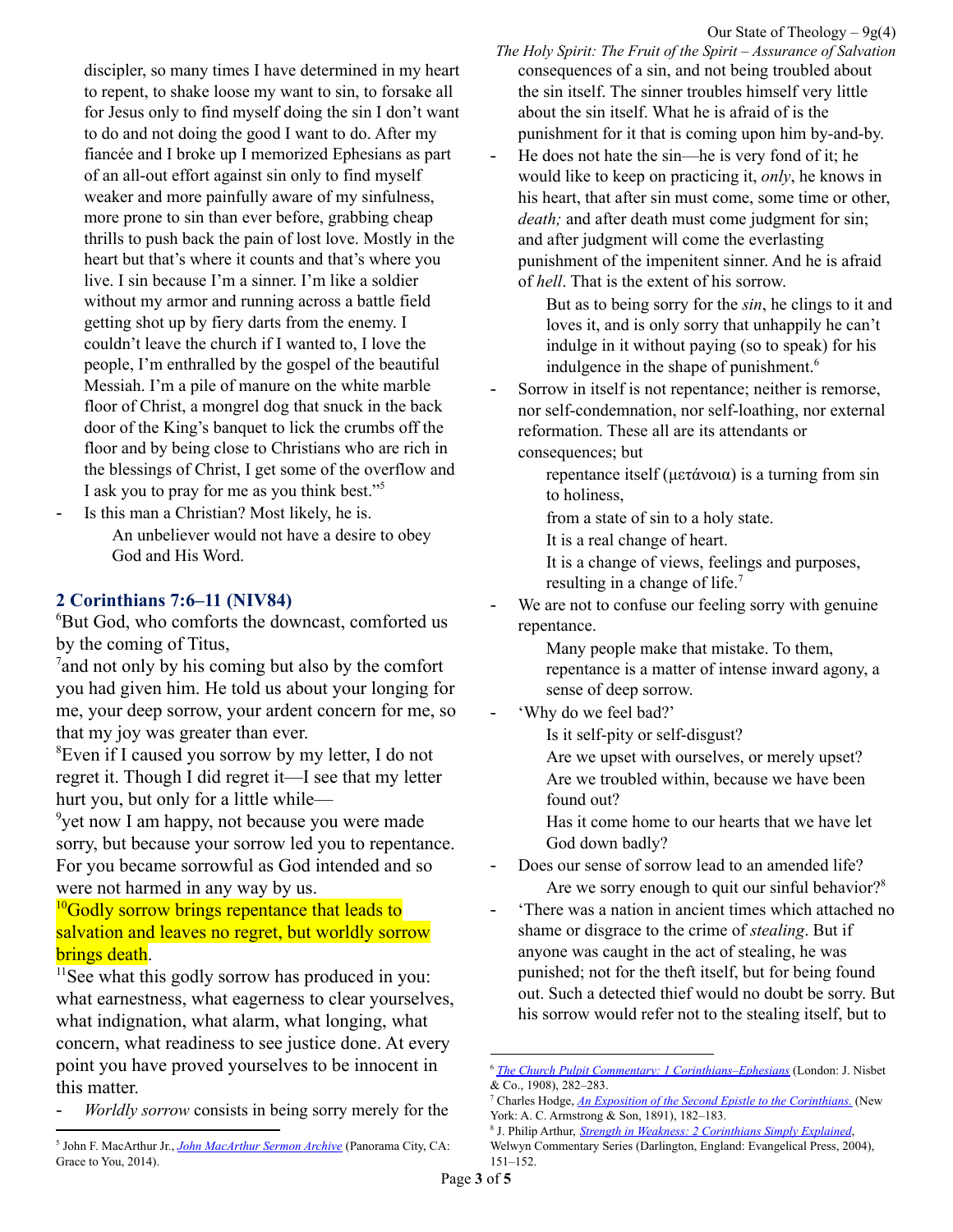the being found out in it. This is an exact type of 'the sorrow of the world.""<sup>9</sup>

#### **Psalm 32:1–5 (NIV84)**

<sup>1</sup>Blessed is he whose transgressions are forgiven, whose sins are covered.

<sup>2</sup>Blessed is the man whose sin the LORD does not count against him and in whose spirit is no deceit. <sup>3</sup>When I kept silent, my bones wasted away through my groaning all day long.

 $\rm{^{4}F}$ or day and night your hand was heavy upon me; my strength was sapped as in the heat of summer. Selah

<sup>5</sup>Then I acknowledged my sin to you and did not cover up my iniquity. I said, "I will confess my transgressions to the LORD"— and you forgave the guilt of my sin. Selah

Some Christians lack assurance, because they can't seem to accept God's forgiveness.

Their sin is too bad for God to forgive.

#### **1 Timothy 1:12–16 (NIV84)**

<sup>12</sup>I thank Christ Jesus our Lord, who has given me strength, that he considered me faithful, appointing me to his service.

 $13$ Even though I was once a blasphemer and a persecutor and a violent man, I was shown mercy because I acted in ignorance and unbelief.

<sup>14</sup>The grace of our Lord was poured out on me abundantly, along with the faith and love that are in Christ Jesus.

<sup>15</sup>Here is a trustworthy saying that deserves full acceptance: Christ Jesus came into the world to save sinners—of whom  $I$  am the worst.

<sup>16</sup>But for that very reason I was shown mercy so that in me, the worst of sinners, Christ Jesus might display his unlimited patience as an example for those who would believe on him and receive eternal life.

- Paul, *the worst of sinners*, was shown God's mercy.
- What makes you think that you can't be forgiven?

#### **Romans 10:11–13 (NIV84)**

 $11$ As the Scripture says, "Anyone who trusts in him will never be put to shame."

 $12$ For there is no difference between Jew and Gentile—the same Lord is Lord of all and richly blesses all who call on him,

<sup>13</sup> for, "Everyone who calls on the name of the Lord

Our State of Theology  $-9g(4)$ *The Holy Spirit: The Fruit of the Spirit – Assurance of Salvation* will be saved."

#### **Luke 17:3–5 (NIV84)**

<sup>3</sup>So watch yourselves. "If your brother sins, rebuke him, and if he repents, forgive him.

<sup>4</sup>If he sins against you seven times in a day, and seven times comes back to you and says, 'I repent,' forgive him"

<sup>5</sup>The apostles said to the Lord, "Increase our faith!"

#### **Matthew 18:21–22 (NIV84)**

<sup>21</sup>Then Peter came to Jesus and asked, "Lord, how many times shall I forgive my brother when he sins against me? Up to seven times?"

<sup>22</sup> Jesus answered, "I tell you, not seven times, but seventy-seven times (or seventy times seven).

- Some Christians don't seek forgiveness for repeated sins, thinking that they are hypocrites.
- Jesus' model of forgiveness is to forgive every time someone calls on His name.

#### **1 John 1:9 (NIV84)**

<sup>9</sup>If we confess our sins, he is faithful and just and will forgive us our sins and purify us from all unrighteousness.

*Perceived* unforgiven sins (sins Christians commit that they perceive in their minds as still not forgiven due to repetition or severity) produce a lack of assurance of salvation in the mind of a believer.

> If you confessed your sins to God, then God *is faithful to forgive all* your sins and purify you from *all* unrighteousness, period.

God does not wait until you feel like you've been forgiven before He forgives you of your sins.

Your forgiveness is accomplished the moment you confessed your sins.

Your feelings no matter how powerful they are, how vivid they are, are not safe storehouses to guard your assurance.

> Your feelings cannot guard your assurance, your assurance has to be grounded in a proper understanding of the gospel and the saving work of Christ. 10

- If our sins have been forgiven at the cross, why do we have to confess our sins?
- What happens if someone doesn't confess their sins, because they believe they don't have to since they've already been forgiven?

<sup>9</sup> *The Church Pulpit Commentary: 1 [Corinthians–Ephesians](https://ref.ly/logosres/pulpit67co1?ref=Bible.2Co7.9&off=4161&ctx=Illustration%0a~%E2%80%98There+was+a+nation+in+anci)* (London: J. Nisbet & Co., 1908), 283.

<sup>10</sup> John F. MacArthur Jr., *John [MacArthur](https://ref.ly/logosres/jhnmcrthrsrrchv?art=sermon.1990.35&off=27252&ctx=eeling.+By+the+way%2c+~your+feelings+no+mat) Sermon Archive* (Panorama City, CA: Grace to You, 2014).